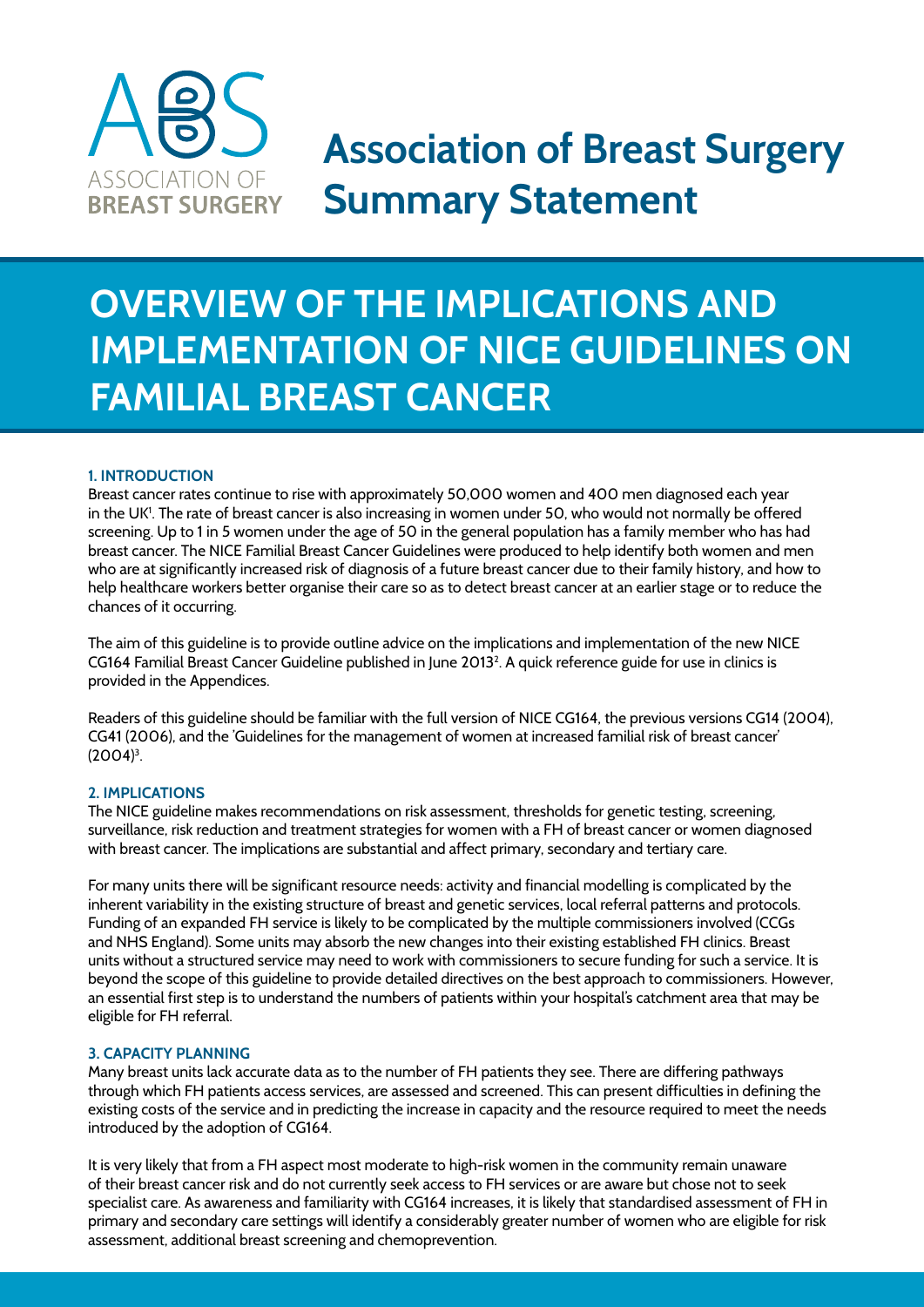### **Overview of the Implications and Implementation of NICE Guidelines on Familial Breast Cancer**

More accurate estimates can be made by looking at census data of the number of women in a catchment area in the age group of interest and calculating eligible numbers from prevalence data of moderate and high risk patients in the community. The paper by Evans et al provides some of the most interesting data to date<sup>4</sup>. They were able to show that among women entering the PROCAS population based screening cohort study in Greater Manchester, 0.7% met high and 3.0% moderate-risk FH criteria. This would equate to approximately 35,000 women between age 30 and 50 years and 18,500 women between 40 and 50 in a catchment area of 1,000,000 general population. Only one sixth of women at moderate or high risk were shown to have accessed the FH service in Greater Manchester<sup>4</sup>.

### **4. Implementation in Secondary Care**

#### **Action needed:**

- Develop a locally agreed mechanism and a single point for referral from primary care
- Identify a Secondary Care Contact to discuss management of uncertain cases
- Care should be undertaken by an identifiable comprehensive multidisciplinary team
- The service must include administrative support, clinical trials access, audit, a designated lead clinician, and a designated contact in a Specialist Genetics Clinic
- Develop standardised patient information sheets and written protocols

We recommend that each unit has a nominated consultant breast surgeon to act as the secondary care lead in their Trust. The structure of FH clinics will vary according to throughput and resources. Many units have established nurse led clinics. We recommend that a formal structure, protocol and written pathway are identified for the management of FH referrals. Due to the more variable commitments and turnover of trainee doctors we recommend that permanent staff are involved in the running of the FH clinic, the risk assessment process and management of these patients.

You should establish links and agree protocols with the Regional Genetics Unit. We recommend that a programme of awareness raising and education across the region should be delivered through the GP cancer leads to ensure appropriate referrals and develop the comprehensive resource of written supporting information as required by CG164. The Guideline recommends this for patients at population level risk, moderate, high and very high risk groups. Similar standards should exist.

Referrals to the service may come from sources other than primary care, for example: Genetics, the breast MDT, and from conventional breast clinics. Encourage all GP referrals to include a FH. Any patient with breast symptoms should be referred via the 2WW pathway.

Significant medical, administrative and IT support is required to run a dedicated FH clinic which will be required in most breast units. They should be run by a member of the breast MDT (it is often a nurse led service) who has received adequate training and has access to triple assessment. It should be run in conjunction with the Regional Genetics Unit. Referrals are triaged and those women who don't fulfil at least moderate risk criteria are reassured and discharged back to primary care. Those at moderate risk are usually seen at a clinic and may be entered into a local screening programme according to NICE criteria with appropriate written advice. High risk women are usually seen at a family history clinic and referred to the Regional Genetics Unit as per NICE guidelines. Increasing activity levels will be expected as the FH service develops and support requirements will need to be reviewed accordingly. A robust database and imaging recall system is essential along with written protocols for patient management. It should be understood that as well as receiving new patients, patients will gradually accrue in the service year on year.

A pathway should be established for patients wishing to discuss risk-reducing surgery, patients who are gene positive, and patients suitable for referral to gynaecology services. The pathway should include support groups and access to psychological counselling. Those women with identified BRCA mutations or who are untested but at 50% risk should be referred to the NHSBSP high risk pathway.

FH should be verified where no mutation has been identified before bilateral risk-reducing mastectomy. Where no family history verification is possible, agreement by a multidisciplinary team should be sought before proceeding with bilateral risk-reducing mastectomy. A second consultation with the surgical team after an interval of time before proceeding with the surgery is usually appropriate.

Standardised written information is required for many aspects of this guideline (appendix 6).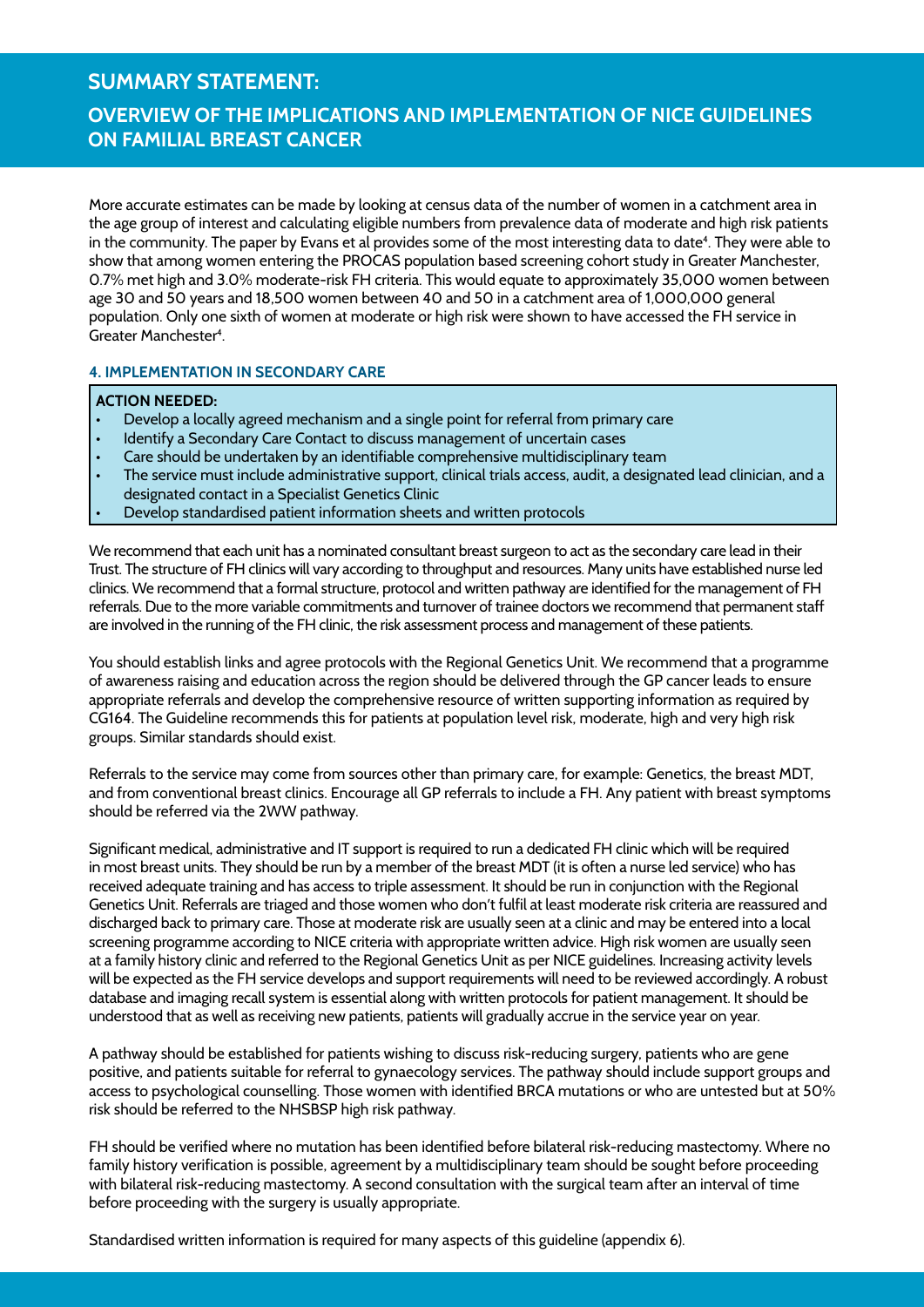# **Overview of the Implications and Implementation of NICE Guidelines on Familial Breast Cancer**

### **5. Risk Assessment in Secondary Care**

### **Action needed:**

- Risk assess using the NICE algorithms. Use risk calculators where the algorithm is unclear
- Population risk patients can be referred back to their GP
- All high risk patients should be referred to the Regional Genetics Unit for further assessment
- Use the Manchester score to assess BRCA carrier probability. All 'affected' patients with score of 15 or above, and 'unaffected' patients with a score of 17 and above should also be referred to Genetics as eligible for BRCA testing.

Patients disclosing breast symptoms should be referred to the symptomatic service. The formal risk assessment should take place in secondary care. The vast majority of patients should be risk assessed by using the NICE algorithms (Appendix 2 and 3). Some less clear cut cases may require the use of a recognised risk-assessment calculator. The purpose of the risk assessment is primarily to enable one to classify the patient into their risk category (eg: population level, moderate and high risk groups), and to establish the probability of carrying a pathogenic BRCA mutation. This enables provision of an individualised lifetime risk assessment, to provide advice on any need for screening, chemoprevention, surgery and to determine who should be referred to a specialist Genetics clinic for consideration of genetic testing.

NICE guidelines allow NHS mutation screening if the likelihood of a BRCA mutation is 10% or over in affected individuals. It may also be offered to a person with no personal history of breast or ovarian cancer if their combined BRCA1 and BRCA2 mutation carrier probability is 10% or more and an affected relative is unavailable for testing. We recommend use of the Manchester scoring system to determine if a patient is eligible. It takes less than 60 seconds to carry out. A Manchester score of 15 or more is equivalent to a 10% or greater risk. A score of 17 or more is equivalent to a risk of 20% or more.

There should be a limited number of health professionals involved in secondary care family history assessment to maintain optimal standards and consistency. They should seek guidance from their Genetics service about risk assessment and ensure they are adequately trained. Risk determinations and management recommendations already given to other family members should be considered. The clinician should avoid working in isolation, and it is useful to have a contact in Genetics to discuss unusual cases.

Presentation of family information should be in the form of an easily readable chart. Pedigree drafting uses a standardized set of symbols: squares represent males; circles represent females (appendix one)

Different methods of risk assessment will not provide the same result. It is important that you agree with your Genetics Department as to which method you will use. Patients should be informed of their risk value in more than one format (numerical and qualitative) and of the uncertainties over risk estimates.

### **Some examples of commonly used methods:**

### **NICE Algorithms (Appendix 2 and 3)**

This is the simplest and quickest method. Quite simply, if a patient meets the algorithm criteria for referral to secondary care they are at least 'moderate risk'. If they also meet the algorithm criteria for referral to tertiary care they will likely be 'moderate' or 'high' risk, but all should be referred to Genetics where this will be accurately determined.

### **IBIS RISK CALCULATOR<sup>8</sup>**

The IBIS breast cancer risk evaluation tool (Tyrer Cuzick) is available for download from the internet: http://www. ems-trials.org/riskevaluator/

This software is periodically updated and users should check that they have the most up to date version. Version 7.02 was released on 13th June 2013. It has the advantage that it can be launched from a desktop icon, so is quick to use. It also includes 'hormonal history', weight, hyperplasia/LCIS. This risk calculator is already widely used in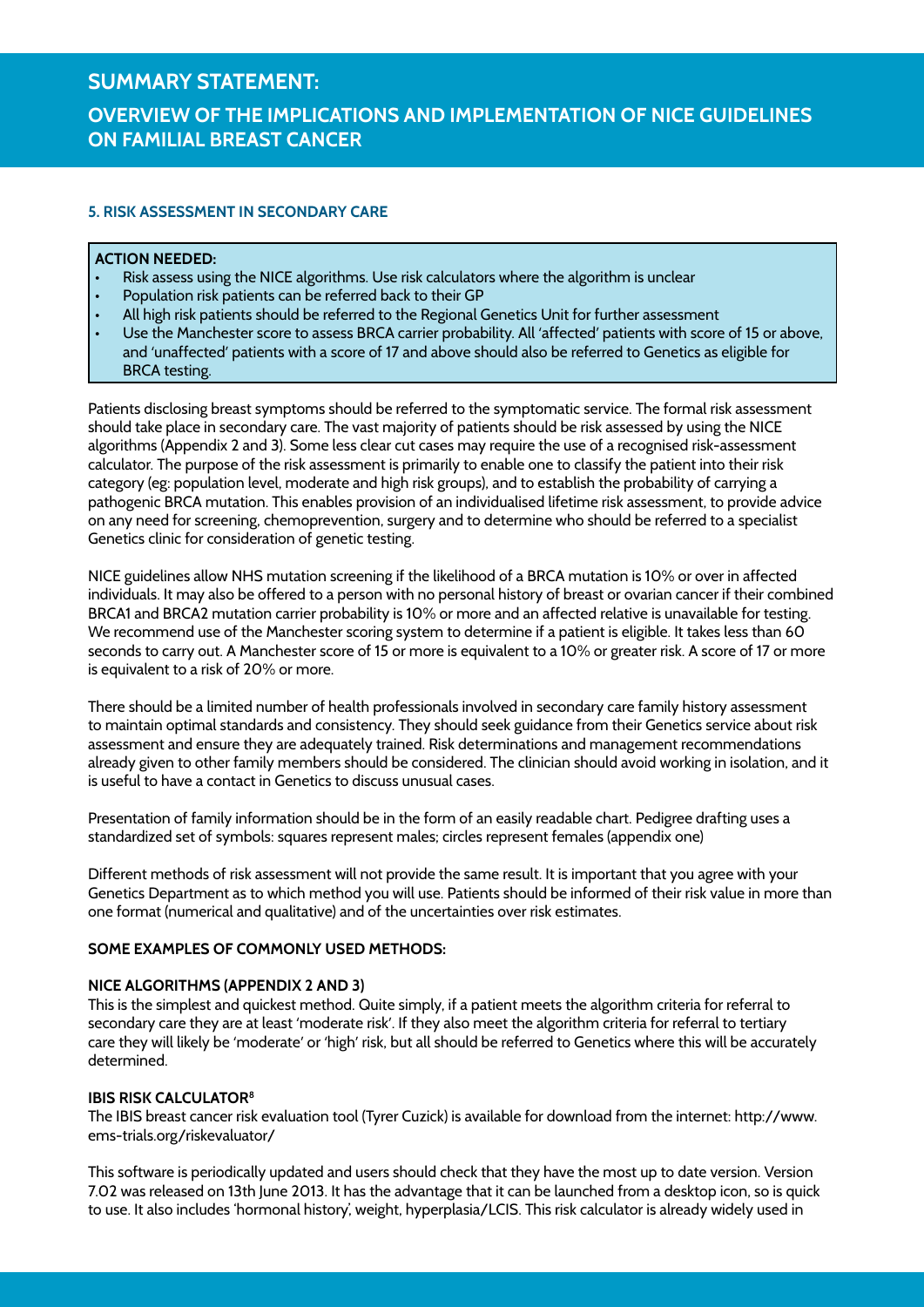### **Overview of the Implications and Implementation of NICE Guidelines on Familial Breast Cancer**

secondary care although not used much by Genetics services. There are some limitations e.g. prostate/pancreas cancer is not included, and you are not able to record an index case with breast cancer. For the purpose of these calculations, a woman's age should be assumed to be 40 for a woman in her forties. A 10-year risk should then be calculated for the age range 40–49. Women with a 10-year risk of 3–8% for women aged 40–49 or a lifetime risk of 17% or greater but less than 30% would be managed in secondary care as 'Moderate risk'. Women who have a 10-year risk at age 40–49 years of greater than 8% or a lifetime risk of 30% or greater, should be referred to Genetics. Please be aware that inputting hormonal data and parity probably leads to over estimation of BRCA mutation carrier risk.

### **BOADICEA**

This software estimates the likelihood of detecting BRCA1/2 mutation. BOADICEA is available from: http://ccge. medschi.cam.ac.uk/boadicea

It is an online software tool, which requires you to create a new pedigree each time or upload a pedigree file. It is possibly the most comprehensive tool for calculating familial risk but also the most time consuming and is more complicated to store as a record. It is more commonly used in Genetics.

### **Manchester Score (Appendix 4)**

This is an empirical scoring system that was developed in 2003. It estimates the chance of identifying a mutation in BRCA1 or BRCA2 genes. The score can be refined further by using the pathology adjustment of the index case if it is known. Doing so will further increase the accuracy of the risk assessment.

#### **6. What to do in practice:**

- Use NICE algorithms +/- a risk assessment tool
- Identify patients clearly at low risk  $\rightarrow$  Primary care
- Identify patients clearly at moderate risk  $\rightarrow$  Secondary care
- Identify patients meeting criteria (high/high-moderate risk) → Genetics. Gene testing if eligible & check risk

### **Other considerations:**

- Predictive genetic testing for family members if a pathogenic mutation is identified
- **Risk Reducing surgery**
- Rare syndromes:
	- ₀ Li Fraumeni v. young breast Ca, sarcomas, leukaemia, brain tumours, adrenal cancer
	- ₀ Peutz-Jeghers mucosal freckling, intussusception, breast cancer, GI/gynae cancers
	- ₀ Cowden Large headsize, facial/oral papules, breast cancer, thyroid (esp follicular), endometrial, renal cancer

### **7. Surveillance of women with no prior personal history of breast cancer**

(See Appendix 5)

Only undertaken after written information is given about risks and benefits.

### **Understanding the word 'consider' in the NICE guidelines.**

It is important to note the definition of the word "consider" provided in the NICE Guidelines. For all recommendations, it is expected that a discussion will take place with the patient about the risks and benefits of the interventions, and their values and preferences. This discussion should help the patient reach a fully informed decision. "Consider" relates to where "an intervention will do more good than harm for most patients" and "the choice of intervention and whether to have the intervention or not is more likely to depend on the patient's values and preferences"..."the healthcare profession should spend more time considering and discussing the options with the patient".

### **Therefore, taking into account the 'consider group', and the 'offer group', annual mammographic surveillance should be available to all women who choose it if they are:**

- ₀ at moderate risk from age 40-59
- ₀ at high risk from 30-59
- o if known BRCA mutation from 30-69

Followed by 3 yearly mammography through the NHSBSP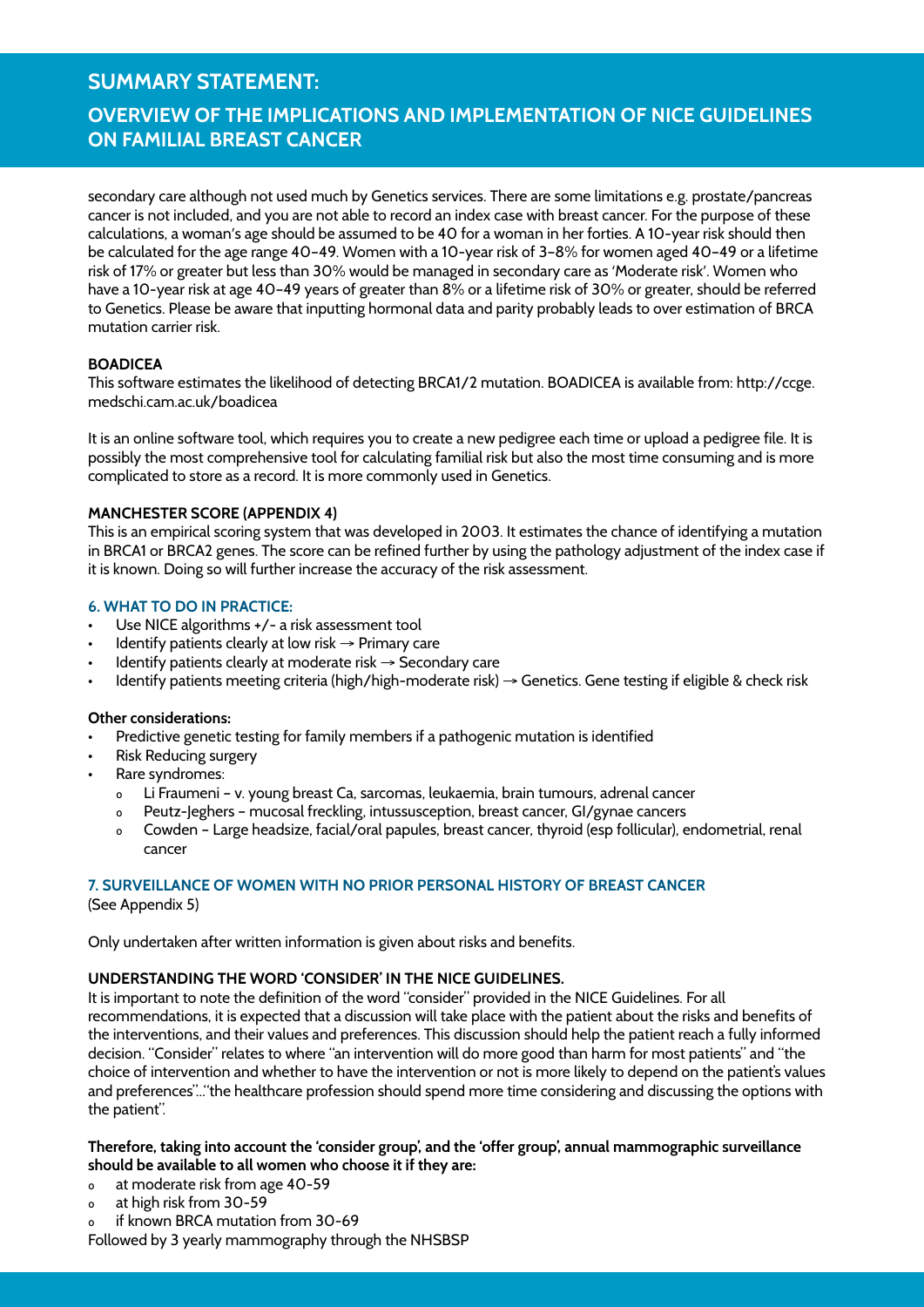### **Overview of the Implications and Implementation of NICE Guidelines on Familial Breast Cancer**

Don't use mammographic surveillance in these circumstances:

- If age 29 or under
- If 30-39 and moderate risk
- At any age with a TP53 mutation
- At 30-49 with no genetic testing but  $>$  30% chance of having a TP53 mutation

### **MRI Surveillance**

Annually:

- Age 30-49 with a known BRCA mutation (or >30% chance of being a BRCA carrier) Extend annually up to age 69 if mammography shows a dense breast pattern
- Age 20-49 with a known TP53 mutation (or  $>30\%$  chance of being a BRCA carrier)
- Consider to age 69 with a known TP53 mutation

Don't use MRI surveillance in these circumstances (unless recommended due to high breast density):

- At any age if at moderate risk
- At any age if high risk but < 30% chance of having BRCA or TP53 mutation
- At age 20-29 even with a known BRCA mutation except TP53 mutation group

### **USS Surveillance**

Don't routinely offer USS surveillance to women at moderate or high risk.

### **Other recommendations**

- Do not offer surveillance to women who have undergone a bilateral mastectomy.
- Give written information on the advantages and disadvantages of surveillance.
- Review eligibility for surveillance if the family history changes (e.g. where additional members of a family report breast cancer or a mutation is identified).
- Give information on surveillance programme being provided; duration, frequency and method.

#### **8. Screening for women who DO have a personal history of breast cancer** (See Appendix 5)

All women after breast cancer excision should be offered annual mammography of residual breast tissue for 5-years in line with NICE CG80. Women who remain at increased risk of development of a future breast cancer and have a high risk<sup>\*</sup> family history should receive prolonged surveillance.

- Offer annual mammographic surveillance to all women aged 50-69 years with a personal history of breast cancer who:
- remain at "high risk\*" of breast cancer (including those who have a BRCA1 or BRCA2 mutation), and
- do not have a known TP53 mutation.

\*High Risk in this context is where the complete FH including the patient with breast cancer is:

- $\overline{\phantom{a}}$  two family members diagnosed with breast cancer at average age <50
- ₀ three family members diagnosed with breast cancer at average age <60
- ₀ four family members diagnosed with breast cancer at any age
- ₀ and all are on same blood-line and all closely related; at least one is a first degree relative
- ₀ (and in any with known BRCA mutation)
- Offer annual MRI surveillance to all women aged 30-49 years with a personal history of breast cancer who remain at high risk of breast cancer, including those who have a BRCA1 or BRCA2 mutation
- Clinicians should seek further advice from a specialist Genetics service for families containing any of the following, in addition to breast cancers:
	- o triple negative breast cancer under the age of 50 years (NEW)<br>o breast cancer under age 30 years
	- breast cancer under age 30 years
	- ₀ Ashkenazi Jewish ancestry/sarcoma in a relative younger than age 45 years/glioma or childhood adrenal cortical carcinomas/complicated patterns of multiple cancers at a young age/very strong paternal history (four relatives diagnosed at younger than 60 years of age on the paternal side of the family).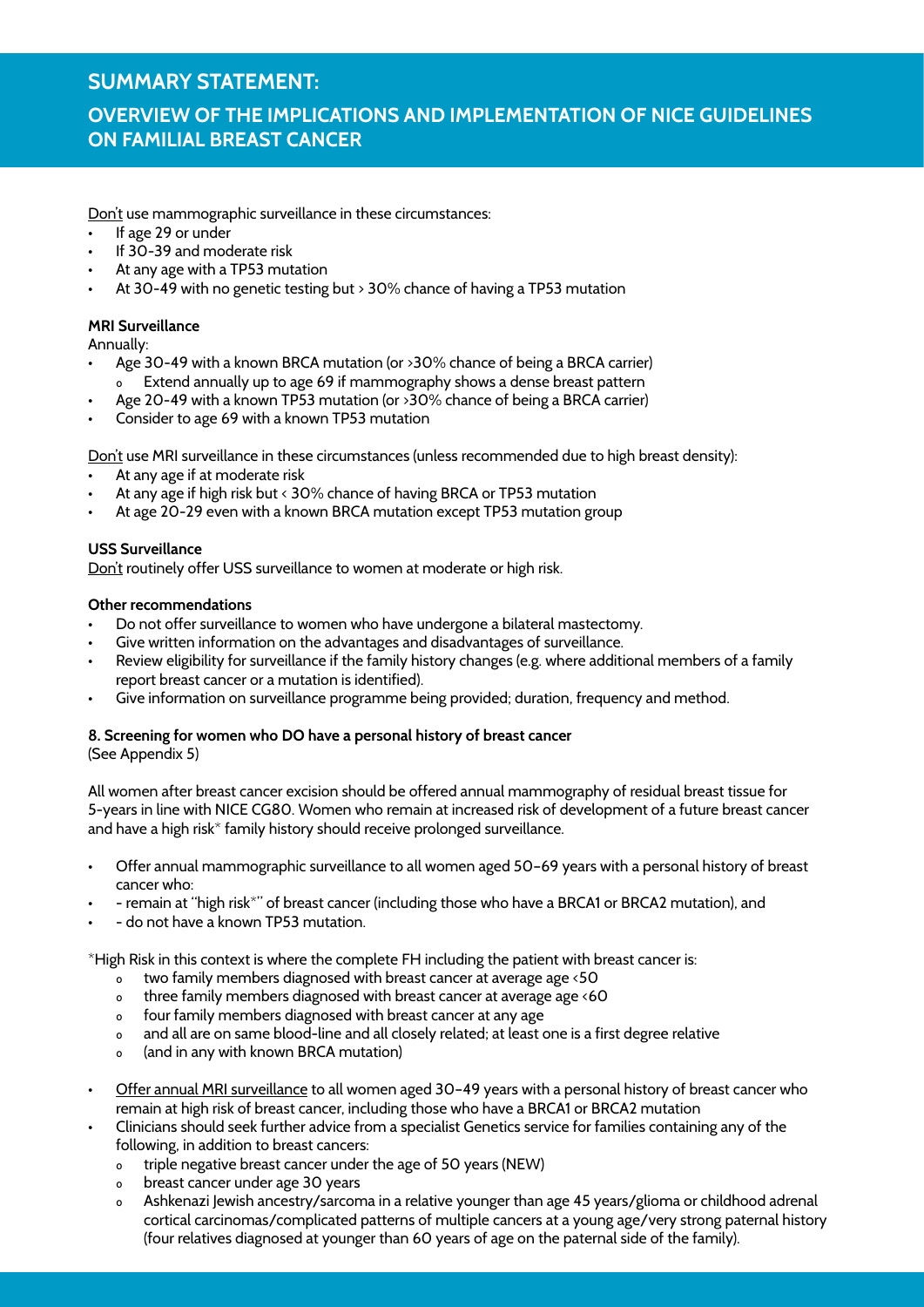# **Overview of the Implications and Implementation of NICE Guidelines on Familial Breast Cancer**

### **9. Chemoprevention and other modifiable risk factors**

There is evidence that 5 years treatment with tamoxifen (or similar) reduces the occurrence of a future primary breast cancer by approximately 40-50%. There may be updated evidence around the use of aromatase inhibitors in this setting in due course.

#### **Premenopausal women**

Offer tamoxifen<sup>\*</sup> for 5 years to women at high risk of breast cancer, (likely from age 35). Patients can also consider it if they are at moderate risk.

#### **Postmenopausal women**

Offer tamoxifen\* for 5 years to women without a uterus and at high risk of breast cancer. Offer either tamoxifen or raloxifene\* for 5 years to women with a uterus and at high risk of breast cancer. Women who are at moderate risk can also avail of chemoprevention.

#### **Stopping treatment**

Do NOT continue treatment with tamoxifen or raloxifene beyond 5 years. Inform women that they must stop tamoxifen at least: 2 months before trying to conceive, and 6 weeks before any elective surgery under general anaesthesia.

(\*unlicensed use, therefore obtain and document informed consent)

Do not offer chemoprevention after bilateral risk reducing mastectomy

Give written information on the potential risks and benefits of chemoprevention. Include information on side effects of drugs, extent of potential risk reduction, and the risks and benefits of alternative approaches, such as risk-reducing surgery and surveillance. Do not use chemoprevention concomitantly with HRT.

Provide general health style advice, advice not to smoke, on the probable increased risk of development of breast cancer if postmenopausal and overweight and the potential benefits of physical exercise on breast cancer risk and the risks associated with the use and duration of HRT in relation to their age. Advise that alcohol may slightly increase their risk of development of a future breast cancer.

#### **10. Risk Reducing Surgery**

Risk reducing surgery is appropriate only for a small proportion of women who are from high-risk families and should be managed by a multidisciplinary team, which should consist of a breast care nurse, breast surgeon, plastic surgeon and gynaecologist with a specialist interest in managing women at high risk. There should be an established referral pathway to a clinical psychologist. Risks and benefits of risk-reducing mastectomy should be discussed with all women who are high risk, including those with a known or suspected BRCA1, BRCA2 or TP53 mutation. If risk reducing surgery is considered in women with no proven predisposing genetic mutation, the family history should be verified and psychological assessment should be carefully considered .

Risk reducing surgery should be discussed in the context of other risk reducing strategies (chemoprevention), screening options, estimated life years gained, and complications and quality of life consequences of surgery. All women, including high risk women who chose not to have risk reducing surgery should be informed of the likely pathway of treatment and outcome of a screen-detected or symptomatic breast cancer. It is important the women are advised pre-operatively as to the possibility of an existing breast cancer being revealed on the histology of the resected tissue following a riskreducing mastectomy.

The team performing the surgery should possess all the necessary comprehensive specialist surgical skills and techniques. Every patient should attend at least two consultations with the surgical team to allow fully informed consent.

Offer women who have BRCA1, BRCA2 or TP53 mutations but who decide against risk-reducing mastectomy, surveillance according to the protocols for their high level of risk.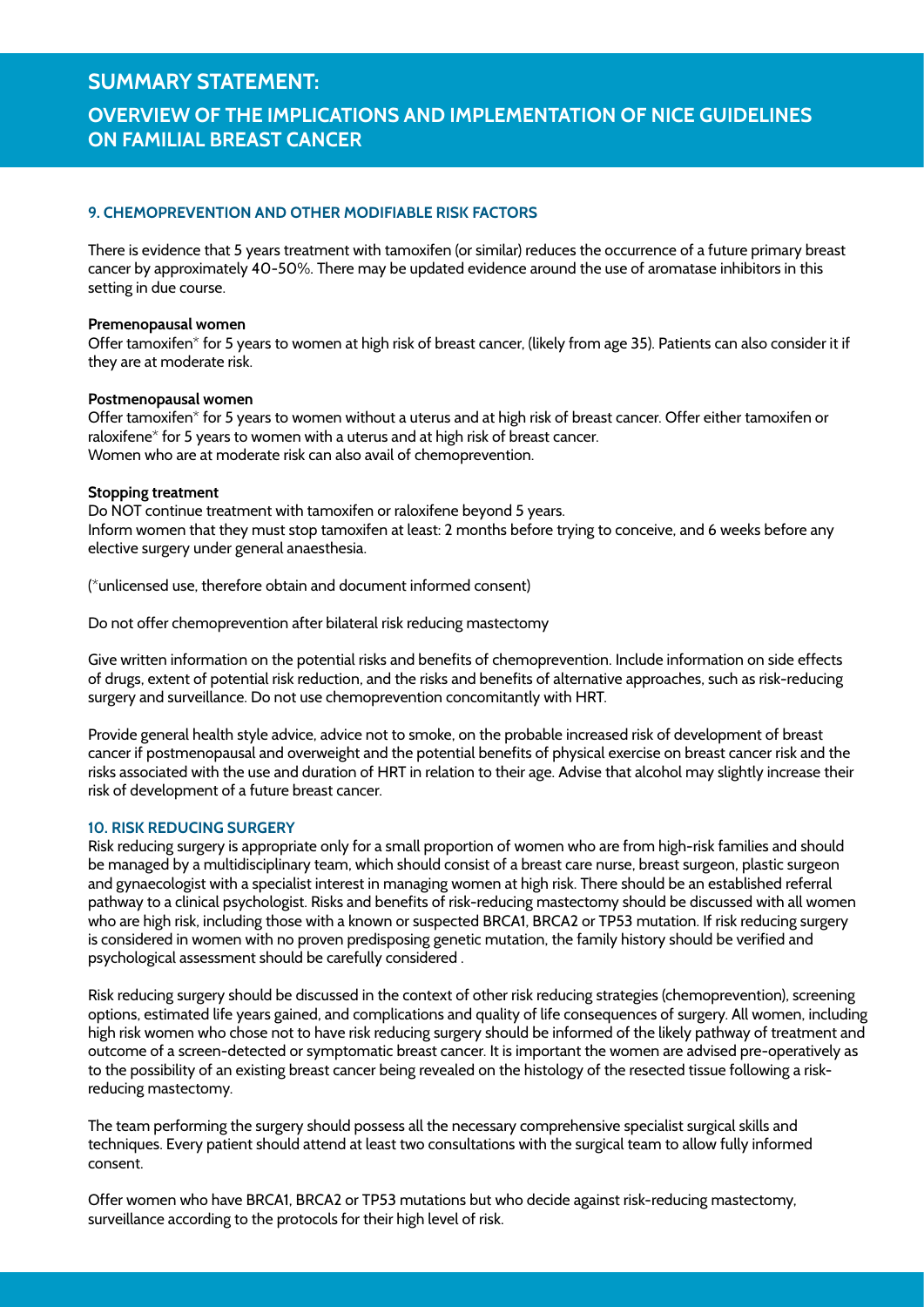# **Overview of the Implications and Implementation of NICE Guidelines on Familial Breast Cancer**

#### Where the person has already had a breast cancer

For a woman considering risk-reducing mastectomy, include in the discussion of risks and benefits:

- prognosis of their already diagnosed breast cancer/risk of a distant recurrence
- • quantification of the risk of developing a new primary breast cancer in the other breast
- potential negative impact of mastectomy on body image and sexuality
- the very different appearance and texture of the breasts after reconstructive surgery and the potential that the additional risk-reducing surgery may be associated with complications which might delay adjuvant therapies
- potential benefits of significant reduction in the risk of developing a new primary cancer in the contralateral breast and the consequential potential alleviation of anxiety

| <b>Authors:</b> | Philip Turton, Elisabeth Grimsey and Chandra Sekharan On behalf of the ABS Council |
|-----------------|------------------------------------------------------------------------------------|
|                 | <b>Produced:</b> November 2015                                                     |
| <b>Version:</b> |                                                                                    |

Members of ABS Council and Committees met and discussed a set of topics on which it was felt clinical guidance was sought by ABS members. This document represents the considered, agreed opinions of experienced breast surgeons. It is not meant to supplant authoritative guidelines. Discussion and correspondence would be gratefully received by the ABS to lucydavies@absgbi.org.uk

### **References**

- 1. CR-UK, CancerStats Incidence UK. Cancer Research UK 2011. [Online] Available from: www.cancerresearchuk.org. [Accessed 15th Jan 2014]
- 2. National Collaborating Centre for Cancer. Familial breast cancer: classification and care of people at risk of familial breast cancer and management of breast cancer and related risks in people with a family history of breast cancer. Update of clinical guideline 14 and 41. Clinical guideline 164. London: NCCC, 2013. [Online] Available from: http:// guidance.nice.org.uk/CG164. (Accessed 23rd July 2013).
- 3. Sauven, P. (2004) Guidelines for the management of women at increased familial risk of breast cancer. On behalf of the Association of Breast Surgery at BASO Family History Guidelines Panel. Eur J Cancer. 40. 653-665. 2004.
- 4. Evans, G et al. (2014) Breast Cancer Risk in Young Women in the National Breast Screening Programme: Implications for Applying NICE Guidelines for Additional Screening and Chemoprevention. Cancer Prev Res 7:993- 1001
- 5. Evans, G et al. (2006) Screening younger women with a family history of breast cancer does early detection improve outcome? EJC 42: 1385- 1390
- 6. Kollias, J et al. (1998) Screening women aged less than 50 years with a family history of breast cancer. EJC 34 (6): 878–883
- 7. Allinson, V. (2004) Breast cancer: evaluation of a nurse-led family history clinic. J Clin Nurs. 13(6):765-6
- 8. Tyrer, J et al. (2004) A breast cancer prediction model incorporating familial and personal risk factors. Stat Med. 23(7):1111-30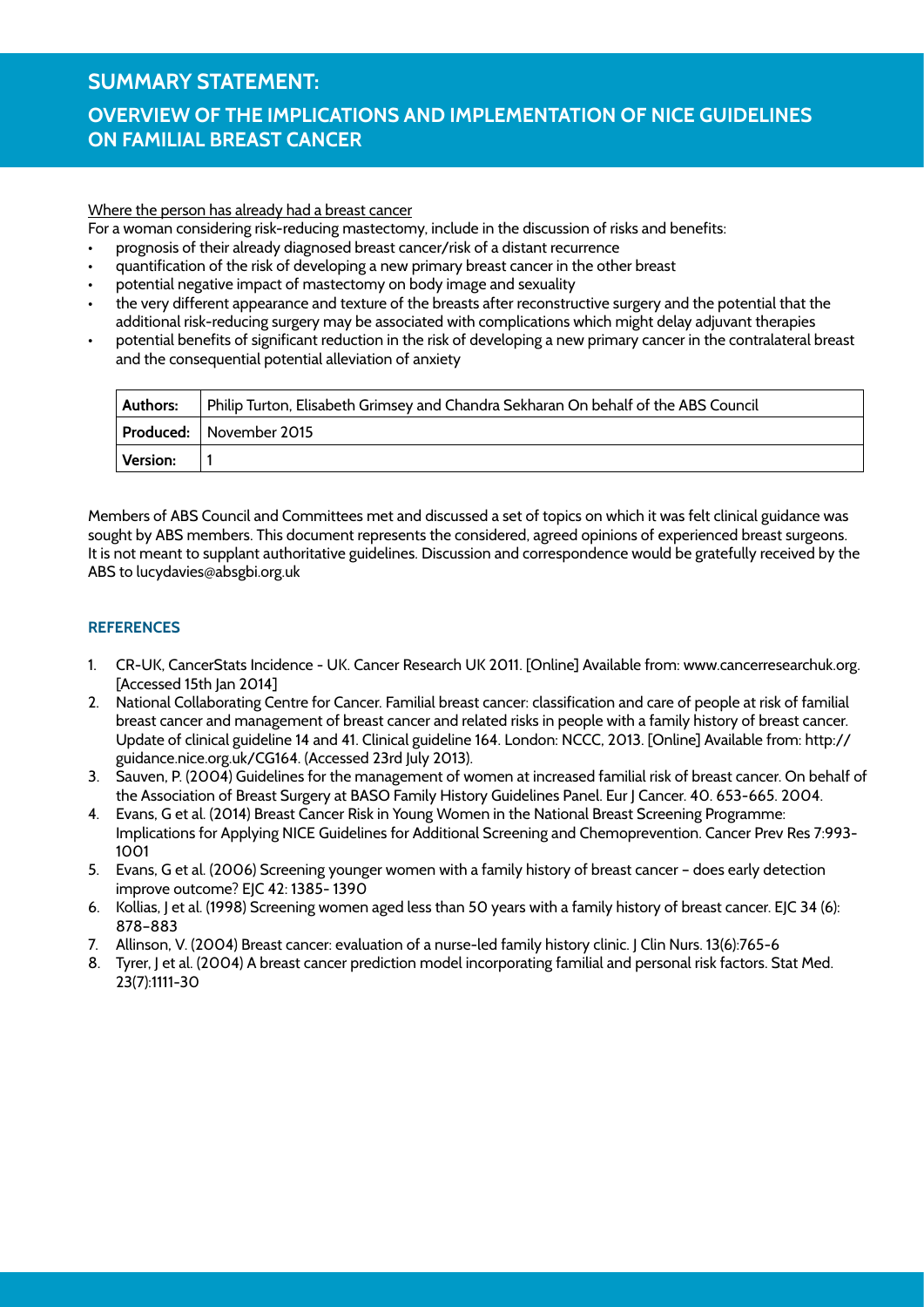### **Overview of the Implications and Implementation of NICE Guidelines on Familial Breast Cancer**

# **APPENDICES**



This pedigree illustrates a female patient (arrowed) who has a mother who had breast cancer diagnosed at 42, and her maternal grandmother who had ovarian cancer diagnosed at 49 and is now deceased, her maternal aunt had ovarian cancer diagnosed at 53, and her maternal uncle's daughter had breast cancer diagnosed at 38

Square = male Circle = female Blacked out = affected individual, type of cancer, and age of diagnosis

White = unaffected individual Line through = deceased Arrow = patient to which the FH assessment is being applied

### **Appendix 2.** NICE Algorithm: Moderate risk

These FH criteria are likely to indicate the patient is categorised as Moderate Risk and should be managed in secondary care, as long as the criteria for referral to tertiary care/Genetics are also not met. If none of these criteria are satisfied the patient is likely to be at general-population risk, and should be managed in primary care. Further advice should be sought if there is complexity: bilateral breast cancers, Ashkenazi Jewish ancestry, two or more paternal relatives with breast cancer, unusual cancers (eg sarcoma, glioma, childhood adrenal cortical carcinoma), complicated patterns of cancers at young age.

| IS THERE AT LEAST ONE OF THE FOLLOWING PRESENT IN THE FAMILY HISTORY?                                                                             |                                                                                                                                                                                                                                                                  |  |  |  |  |  |
|---------------------------------------------------------------------------------------------------------------------------------------------------|------------------------------------------------------------------------------------------------------------------------------------------------------------------------------------------------------------------------------------------------------------------|--|--|--|--|--|
| A tick in any box below indicates that the woman is likely to be at increased risk and should be offered referral to the<br>family history clinic |                                                                                                                                                                                                                                                                  |  |  |  |  |  |
|                                                                                                                                                   | One 1 <sup>st</sup> degree female relatve diagnosed with breast cancer before age 40                                                                                                                                                                             |  |  |  |  |  |
|                                                                                                                                                   | One 1 <sup>st</sup> degree male relative diagnosed with breast cancer at any age                                                                                                                                                                                 |  |  |  |  |  |
|                                                                                                                                                   | One 1st degree relative with bilateral breast cancer where the 1st primary was diagnosed before age 50                                                                                                                                                           |  |  |  |  |  |
| ŤŤ                                                                                                                                                | Two 1 <sup>st</sup> degree relatives diagnosed with breast cancer at any age                                                                                                                                                                                     |  |  |  |  |  |
| $\dot{\pmb{\Uparrow}} + \dot{\pmb{\Uparrow}}$                                                                                                     | One 1 <sup>st</sup> degree relative and one 2 <sup>nd</sup> degree relative diagnosed with breast cancer at any age                                                                                                                                              |  |  |  |  |  |
| $\dot{\pmb{\Uparrow}} + \dot{\pmb{\Uparrow}}$                                                                                                     | One 1 <sup>st</sup> or 2 <sup>nd</sup> degree relative diagnosed with ovarian cancer at any age and one 1 <sup>st</sup> or 2 <sup>nd</sup> degree relative<br>diagnosed with breast cancer at any age (one of these should be a 1 <sup>st</sup> degree relative) |  |  |  |  |  |
|                                                                                                                                                   | Three or more 1 <sup>st</sup> or 2 <sup>nd</sup> degree relatives diagnosed with breast cancer at any age                                                                                                                                                        |  |  |  |  |  |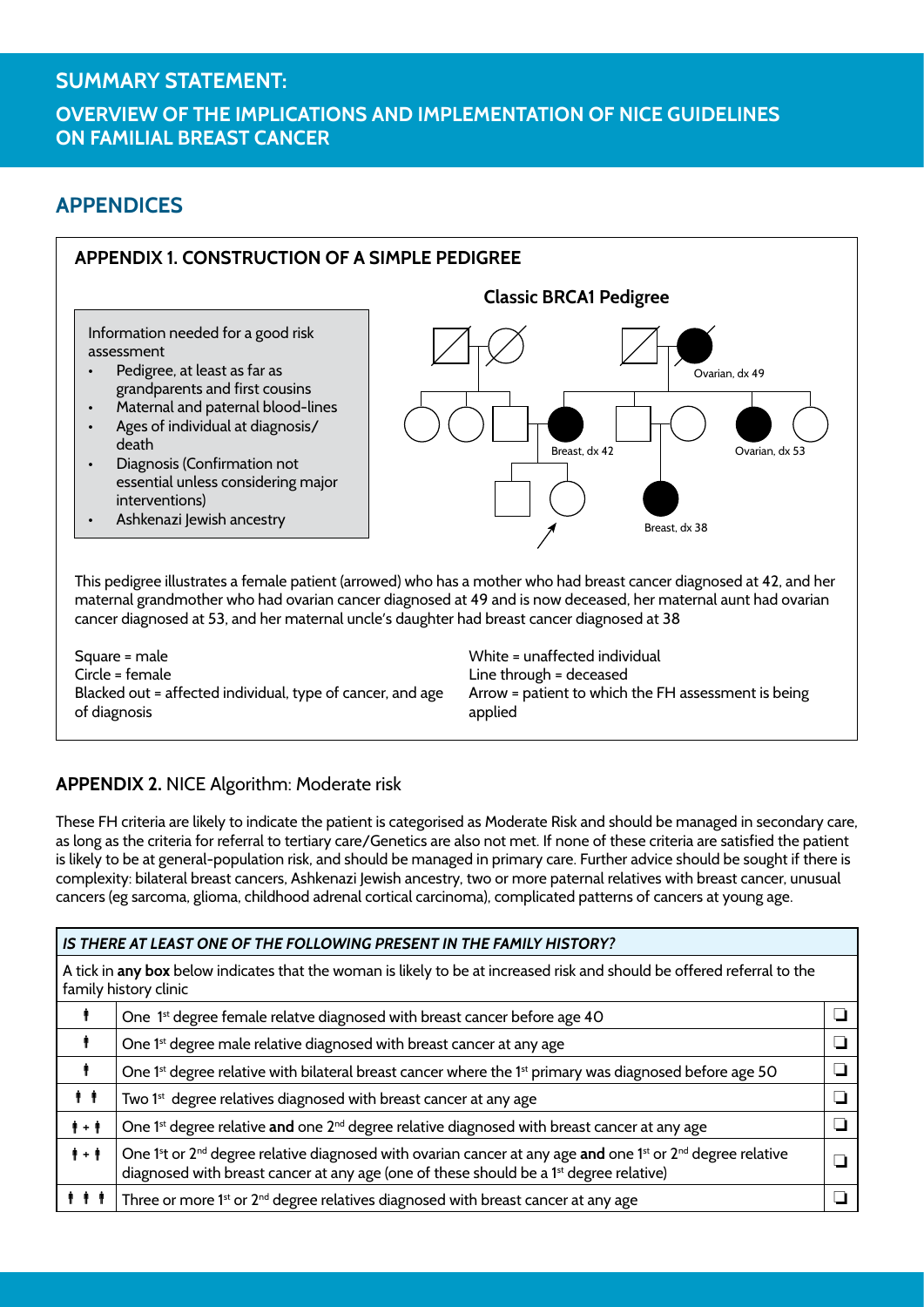# **SUMMARY STATEMENT: Overview of the Implications and Implementation of NICE Guidelines on Familial Breast Cancer**

### **Appendix 3. NICE Algorithm: High risk**

These FH criteria indicate a patient should be referred to Genetics for more formal assessment. They are likely to be at least moderate risk but many will prove to be high risk. Some will likely be eligible for BRCA gene testing. The final risk classification can therefore be varied and will be advised by Genetics. As it is possible to have paternal transmission of an inherited predisposition the family history can still be assessed as high risk with intervening but unaffected males. Each side of the family should be considered separately.

Breast cancer only families:

- • 2 close relatives diagnosed with breast cancer, average age of diagnosis < 50
- 3 close relatives diagnosed with breast cancer, average age of diagnosis  $\triangle 60$
- 4 close relatives diagnosed with breast cancer at any age
- 1 bilateral breast cancer (confirmed separate primary cancers), average age of diagnosis of cancers < 50
- 1 bilateral breast cancer and 1 F/SDR breast cancer, average age of diagnosis of cancers  $\epsilon$  60
- 1 bilateral breast cancer and 2 F/SDR breast cancers diagnosed at any age
- 2 close relatives, both with bilateral breast cancers, diagnosed at any age
- Male breast cancer at any age plus 1 F/SDR with breast cancer  $\leq 50$
- Male breast cancer at any age plus 2 F/SDR with breast cancer  $\leq 60$

Breast/Ovarian Cancer Families:

- 1 individual with both breast and ovarian cancer, where the ovarian cancer is diagnosed at any age and the breast cancer is diagnosed < 50
- 1 ovarian cancer at any age plus 1 F/SDR breast cancer < 50
- 1 ovarian cancer at any age plus 2 F/SDR breast cancer, average age of diagnosis of breast cancer < 60

Ovarian Cancer only family

2 ovarian cancers, diagnosed at any age

| FBC=female breast ca |              | Pathology adjustments                                                            |              |  |
|----------------------|--------------|----------------------------------------------------------------------------------|--------------|--|
| MBC=male breast ca   |              | Breast Cancer Adjustments (index case or closest relative):                      | <b>Score</b> |  |
|                      | <b>Score</b> | HER2+ve                                                                          | $-4^*$       |  |
| FBC <sub>30</sub>    | 11           | Lobular breast cancer                                                            | $-2$         |  |
| FBC 30-39            | 8            | DCIS only (no invasive cancer)                                                   | -1           |  |
| FBC 40-49            | 6            | LCIS only                                                                        | $-4^*$       |  |
| FBC 50-59            | 4            | Grade 1                                                                          | $-2$         |  |
| FBC > 59             | 2            | Grade 3                                                                          | $+2$         |  |
| $MBC \leq 60$        | 13           | ER+ve                                                                            | -1           |  |
| MBC > 59             | 10           | ER-ve                                                                            | +1           |  |
| Ovarian Ca <60       | 13           | Grade 3 Triple negative                                                          | $+4^*$       |  |
| Ovarian Ca > 59      | 10           | * Maximum - no further adjustment for breast cancer                              |              |  |
| Pancreatic Ca        |              | Ovarian Cancer Adjustments (all family members): Mucinous, Borderline, Germ cell |              |  |
| Prostate Ca<60       | $\mathbf{2}$ | tumours except granulosa cell - Do not count in score at all                     |              |  |
| Prostate Ca>59       |              |                                                                                  |              |  |

### **Appendix 4. Manchester Score**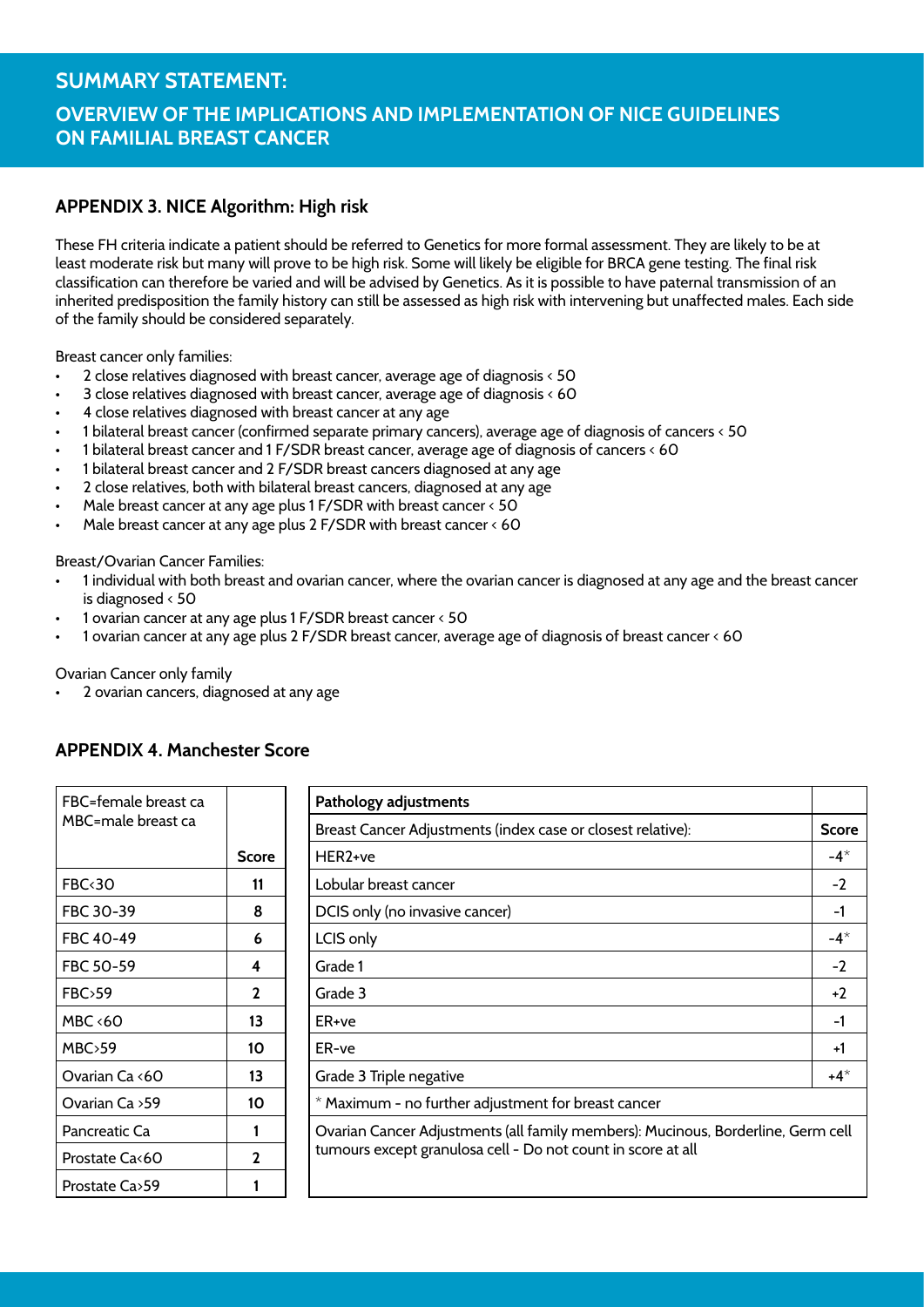# **SUMMARY STATEMENT: Overview of the Implications and Implementation of NICE Guidelines on Familial Breast Cancer**

- • Scores are added for each cancer in a direct lineage. If cancers occur on both sides of the family the lineage providing the highest score is counted.
- Scores for each cancer (including ductal carcinoma in situ (DCIS), with one score for each breast cancer in bilateral disease, are added together for the family. The score can be modified once only with a pathology adjustment, if it is known (see Evans et al. J Med Genet 2009;46:811-817)
- Affected individual testing (the score on a woman who has had breast cancer): This can be requested if the affected individual has a Manchester score >=15 as this indicates there is an approximate 10% risk that the affected individual carries a BRCA gene mutation
- Unaffected individual testing (the score on a woman who has not had breast cancer herself): This can be requested where an unaffected patient has a Manchester score >=17, plus one affected first degree relative, but where there are no affected cases available for testing (eg: the affected relative is unavailable as she lives abroad)
- Please note that any patient who has had a Triple negative cancer and is age <40yrs is still eligible for BRCA testing even if their score is =12

### **Appendix 5. Screening Summary**

**Unaffected women (**the patient has no personal history of breast cancer)

**Mammograms- taking into account the 'consider group\*', annual mammographic surveillance should be offered through discussion with all women:**

- at moderate risk from age 40-59
- at high risk from 30-59
- if known BRCA mutation from 30-69

### **MRI Surveillance annually:**

- Age 30-49 with a known BRCA mutation (or >30% chance of being a BRCA carrier). Extend annually up to age 69 if mammography shows a dense breast pattern
- Age 20-49 with a known TP53 mutation (or >30% chance of being a BRCA carrier). *Consider* to age 69 with a known TP53 mutation

**Affected women** (the patient has had breast cancer herself and has a significant FH of breast cancer)

- All women should be offered annual mammography for a minimum of 5-years
- In addition:
	- ₀ Offer prolonged annual mammographic surveillance to all women aged 50–69 years with a personal history of breast cancer who remain at "high risk" of breast cancer. High Risk in this context is where the complete FH including the patient with breast cancer, and all are on same side of family, and all closely related; at least one is a first degree relative
- High risk is where:
	- ₀ 2 family members diagnosed with breast cancer at average age <50
	- ₀ 3 family members diagnosed with breast cancer at average age <60
	- ₀ 4 family members diagnosed with breast cancer at any age
	- ₀ (and in any with known BRCA mutation)

### **MRI Surveillance**

Offer annual MRI surveillance to all women aged 30-49 years with a personal history of breast cancer who remain at high risk of breast cancer, including those who have a BRCA1 or BRCA2 mutation

*\*Extract from NICE guideline CG164 explaining how to interpret the word consider in the guideline:* Recommendations are based on the trade-off between the benefits and harms of an intervention, whilst taking into account the quality of the underpinning evidence. For all recommendations, it is expected that a discussion will take place with the patient about the risks and benefits of the interventions, and their values and preferences. This discussion should help the patient reach a fully informed decision.

'Consider'- the benefit is less certain, and an intervention will do more good than harm for most patients. The choice of intervention, and whether or not to have the intervention at all, is more likely to depend on the patient's values and preferences than for an 'offer' recommendation, and so the healthcare professional should spend more time considering and discussing the options with the patient.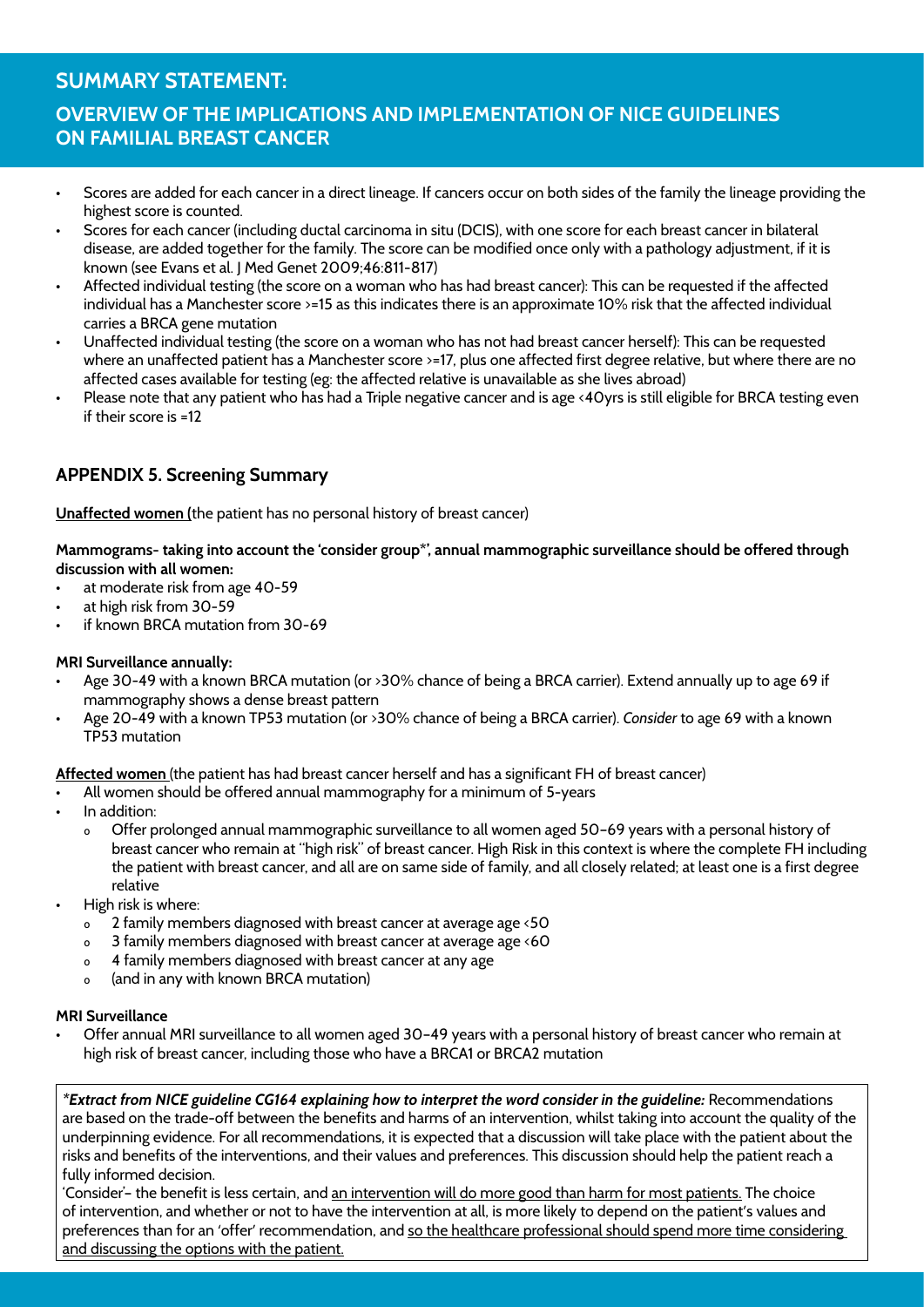# **SUMMARY STATEMENT: Overview of the Implications and Implementation of NICE Guidelines on Familial Breast Cancer**

### **Appendix 6. Written information**

NB: The following list of written information on risk is not exhaustive. It is recommended by NICE that this information should be made available.

Risk information about population level and family history levels of risk including a definition of family history.

Details of any appropriate trials or studies.

That a family member/ friend may come with them to appointments.

The benefits and risks of surveillance, including:

- 1. the possibility that mammography may not reveal a cancer in women with dense breasts and the increased likelihood of a screened patient to require further investigations that often result in a benign diagnosis
- 2. possible over diagnosis of a malignancy that was not life threatening
- 3. the risk associated with exposure to radiation
- 4. the possible psychological impact of a recall visit for further breast assessment

Lifestyle, General Advice, Advice on OCP, HRT usage, diet, alcohol intake and benefits of breastfeeding.

Provide people with standardised written information about risk, including age as a risk factor

#### Pathway advice

Low risk (ie average population risk group)/Moderate risk (should include information on lifestyle and screening, and Breakthrough Breast Cancer booklet on risk)/High risk (as per moderate but also need information on referral to Genetics)

Chemoprevention advice. Provide written information on the absolute risks and benefits of all options for chemoprevention to women at high or moderate risk of breast cancer. Include information on side effects of drugs, extent of potential risk reduction, and the risks and benefits of alternative approaches, such as risk-reducing surgery and surveillance.

Advice that if family history alters, their risk may alter.

Breast awareness information.

Contact details of support groups.